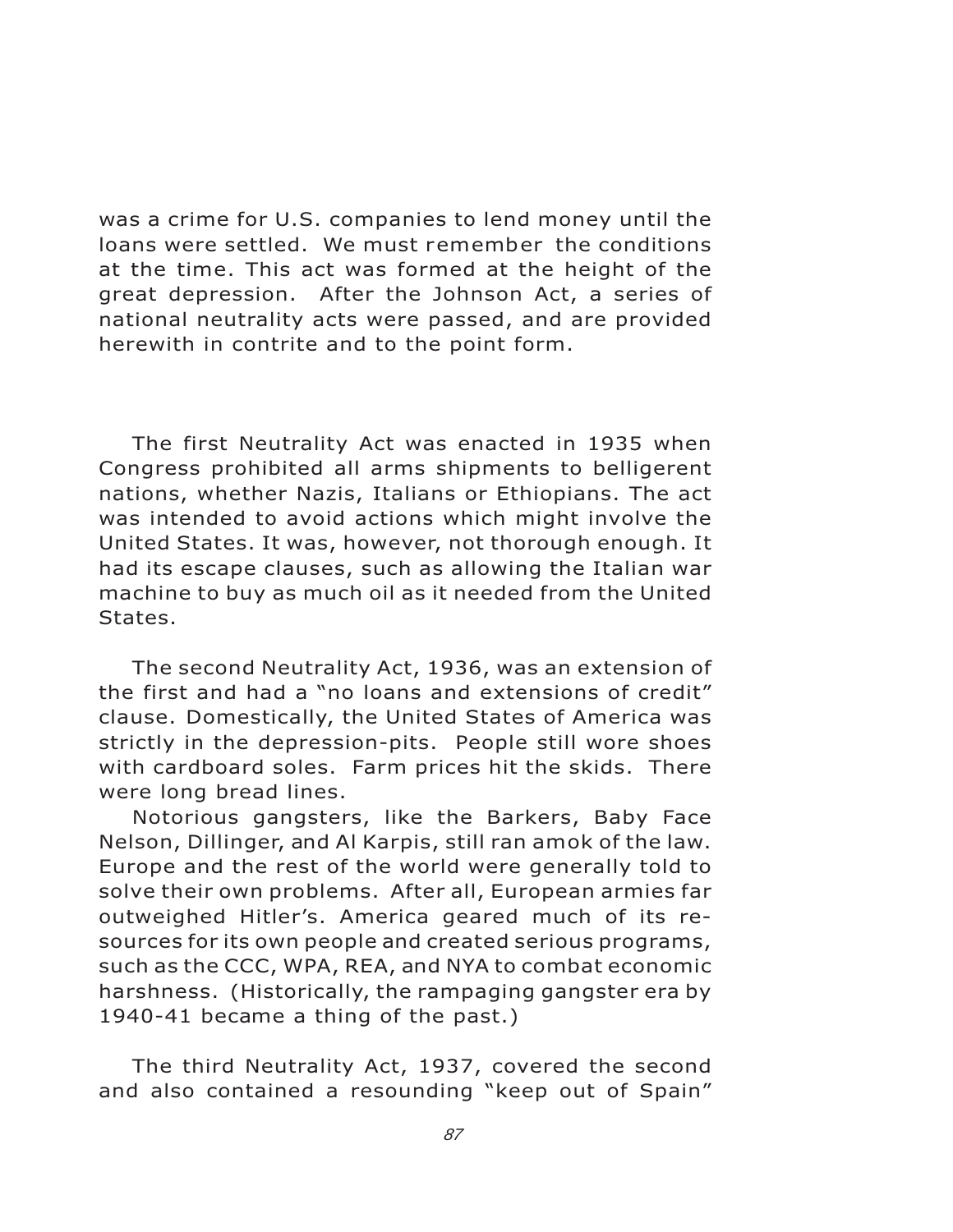clause. It also prohibited Americans from traveling on vessels of belligerent countries. It was signed by F.D.R. on May 1, 1937.

The fourth Neutrality Act was policy from November of 1939 to November of 1941—and will be described later.

As previously stated, American foreign involvement was rather irrelevant to the conflicts in Europe and China. However, by winter of nineteen forty only a fool could negate the worldly situation and adhere to strict, isolationism.

America did not want to march into outright war partly because we did not have anything to go with in the first place—nor did it want to leave the isolationism entirely. The average citizen consensus of this nation hoped "to help curb the violence over there" but, to stay the heck out directly! The country was very adamant on this. One of the many polls showed that some 37% of the public favored to help any government who could pay for the munitions, while another 32% showed a different opinion and wanted complete neutrality.

In regards to helping whomever, various pro-groupsthis and pro-groups-that made the issue sticky and divided. For example, the Bundists, a pro-Nazi group in America, preached that they were strong politically. Few people were actually pro-Hitler—although before he declared war on the U.S., or before thae average person heard of his concentration-camp policy, Hitler looked like a "God" or prophet.

Still, many people were apprehensive that historical events would parallel those which drew the American people into World War I. For instance, if we openly aided one side at war ie. gave plenty of aid for Britain, causes Germany to hunt any pro-British vessel, which would result in them torpedoing our ship. Bingo, people would scream for war.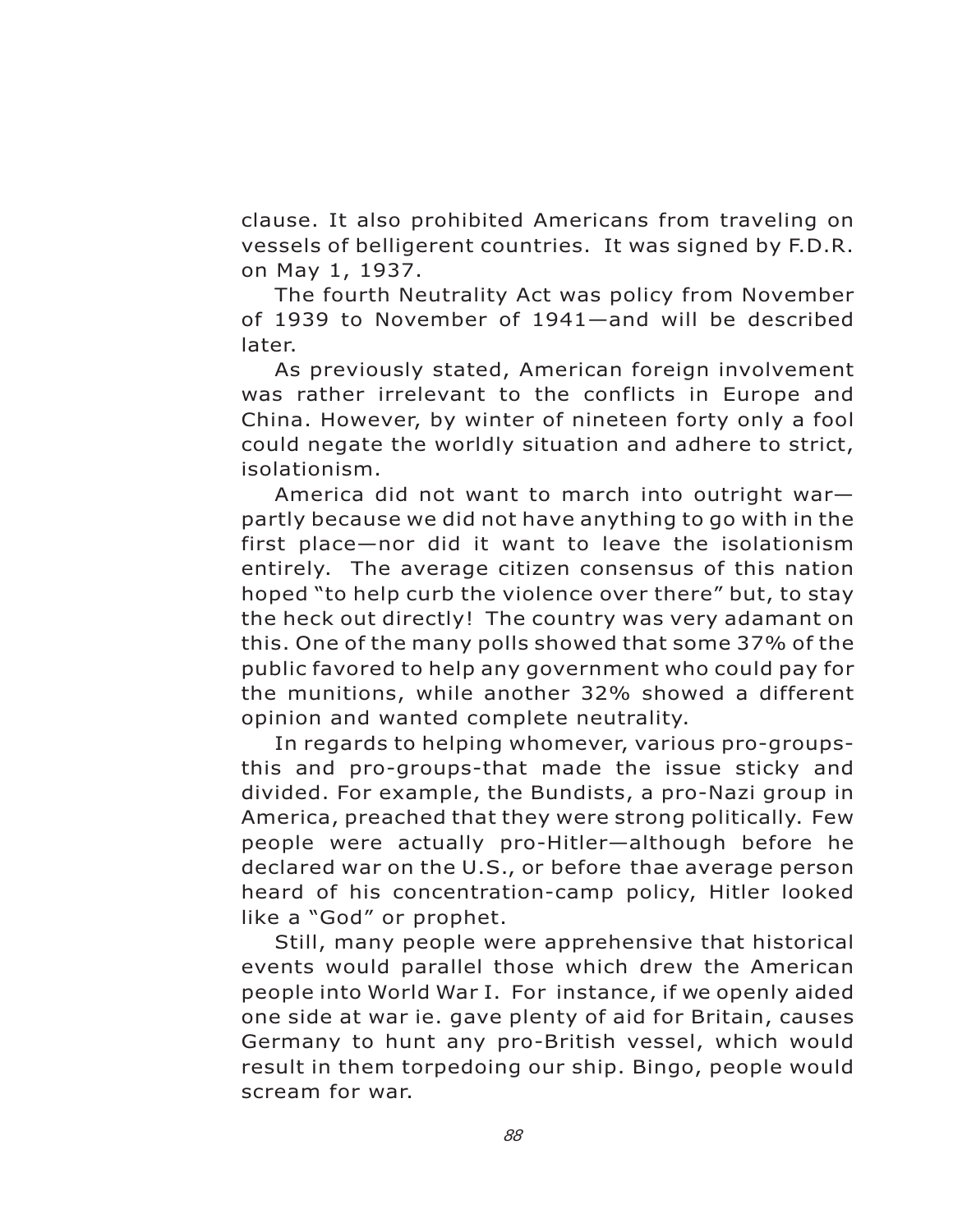We must keep in mind that hostile actions do take place in war. Two that appeared were the *City of Flint* incident, and the sinking of the British liner *Athenia*, which had a loss of 28 out of 300 Americans onboard (1939); the latter Germany vehemently denied that it had anything to do with it, but postwar records attested a German U-boat had sunk it. Neutrality was strained to its limits.

So now, we come to the last pre-war Neutrality Act. The fourth Neutrality Act worked its way around the basic idea of favoring a side. This allowed some insurance of safety. The Senate voted the bill 55 in favor, 24 opposed; the House was 243 and 172 respectively.

Working on a daily basis, it dropped all the embargoes and provided on a cash and carry basis sale of arms to billigerents. A belligerent purchaser was defined as *anyone* from any country who was not an official government purchasing agent. This meant any person could purchase, so it seemed, but since England for the most part ruled the high seas of the Atlantic, it usually meant cash-and-carry for the allies in the Atlantic.<br>Incidentally, Canada was at war. Withal, the act

Incidentally, Canada was at war. worked hand in hand with a newly established "Declaration of Panama," approved by all the Americas with the exception of Canada. The Declaration established a geographical "safety" zone of some 300 miles of sea surrounding all the Americas, in which European nations at war could not war into.

The Neutrality Act furthermore forbade, with the exception of the Pacific and the Western hemisphere, all U.S. ships from transporting the "cash and carry" munitions; forbade U.S. merchant vessels from being armed; forbade Americans to sail as passengers or sailors on any belligerent or warring vessel (there were still neutral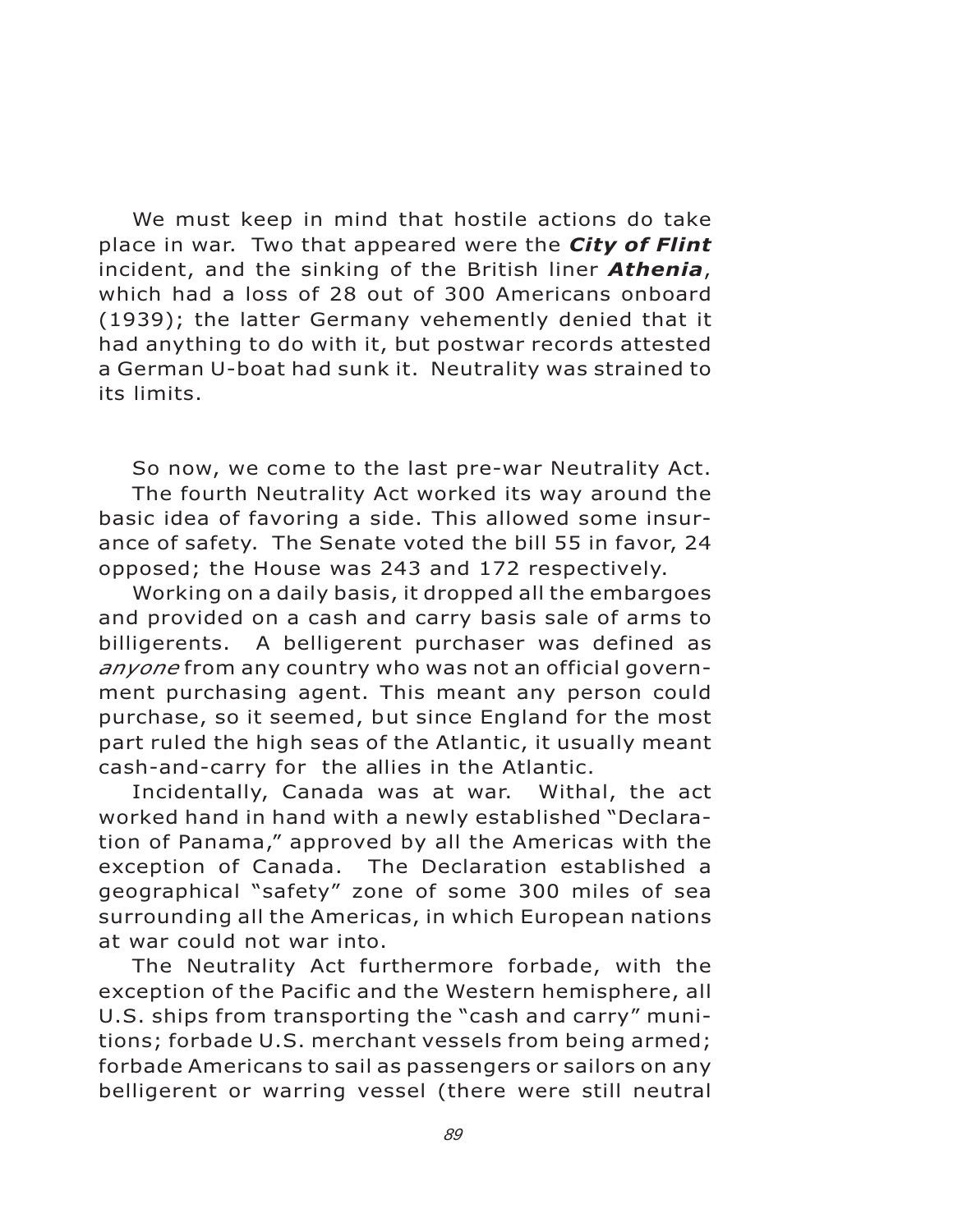## **LEND LEASE AID**



ports in Europe); and also bar red U.S. vessels, including passenger liners, from sailing through carefully defined "war zones," notably the arctic routes.

With danger prevailing, and Hitler's military blockading, bombing and choking to death the people of Britain, Roosevelt did something drastic and unusual. Outweighing Britain's survival over isolationism disaster he announced the destroyer-for-bases deal; it began as a secret deal.

What began as secretive negotiations by F.D.R. and Churchill for U.S. destroyers ended up as a large deal involving leased military bases from Britain; in fact, the touchy subject was almost dropped and killed by Roosevelt when he retorted that he would not purchase "any headaches for the United States. We don't want your colonies," he once wrote the British Prime Minister.

In all events a compromise was worked out whereby key British Commonwealth bases in Newfoundland and Bermuda were freely presented to the United States, and five bases in the Caribbean were traded for fifty WWI destroyers. (Because of an old statute of 1919, the President was able to do so without contravening neutrality policy or the Walsh Act. Also, the idea that the bases were for "Defense" was evident, but still Congress voiced some passable objections.) On September 3,